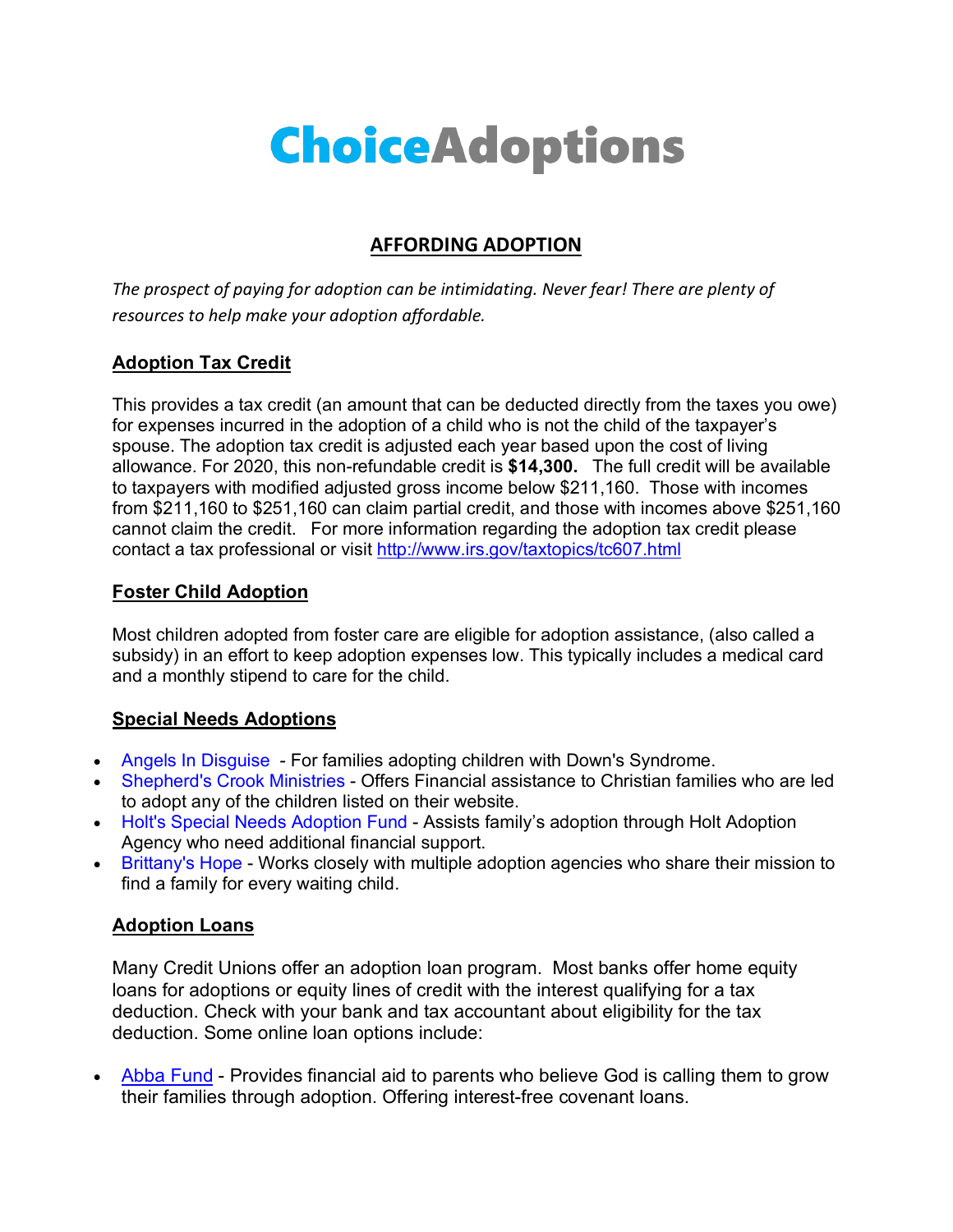- Adoption Financing Finds the best ways to finance adoption by networking with numerous lenders.
- Adoption Network Law Center-Adoption Network offers credit=based loans featuring 24-84 moth terms. Call 1-800-FOR-ADOPT
- Life Song for Orphans Offers interest-free loans to help families overcome the high cost of adoption. As the loans are repaid, new family needs are met...creating a selfperpetuating fund.
- Oxford Adoption Foundation Provides low interest loans to eligible families to reach their goal of increasing the number of children who are adopted.
- Adoption Network Law Center Offers credit-based loans featuring 24-84 month terms. Call: 1-800-FOR-ADOPT
- America's Christian Credit Union Offers financial solutions and ministries to empower individuals to reach their financial goals while expanding God's Kingdom.
- National Adoption Foundation- The NAF offers unsecured loans through a revolving \$9 million loan bank for adoptive parents.
- TMG Foundation-They help remove the financial burden of adoption by offering matching grants which encourage the adopting couple's church family to financially and prayerfully support the adoption. They also offer interest-free loans to eligible families.

# **Adoption Grants**

This process usually includes an application. It's not a loan, and you won't need to repay anything!

- Adopt Together A non-profit crowdfunding platform.
- Every Child Has A Dream- Grants for two-parent families with no history of divorce.
- Gift of Adoption Fund Preference given to those facing extraordinary financial hardship. Amounts range from \$2,000 - \$5,000, and are awarded monthly.
- Parents for ME Grants for those pursuing parenthood via adoption or medical intervention.
- Open Arms Adoption Grant applications are accepted from all applicants- regardless of country, marital status, or other considerations. Awarded biannually.
- Boatner Family Foundation Requires agency approval, a financial statement, and formal application. Grants from \$1,000 - \$10,000. Inquiries to P.O. Box 132272, The Woodlands, TX 77393
- Families Outreach, Inc. Grants for Christian adoptive families.
- Show Hope: Shaohannah's Hope Grants to Christian families.
- Life Song for Orphans Matching grants range from \$2,000 \$4,000, and encourage the adopting couple's church family to financially and prayerfully support the adoption.
- Help US Adopt Grants for any US citizen pursing any kind of adoption.
- National Adoption Foundation Grant Awarded without exclusion to race, ethnicity, gender, age, sexual orientation, family characteristics, or income.
- God's Grace Adoption Ministry Financial assistance awarded to married couples earning less than \$60,000 a year.